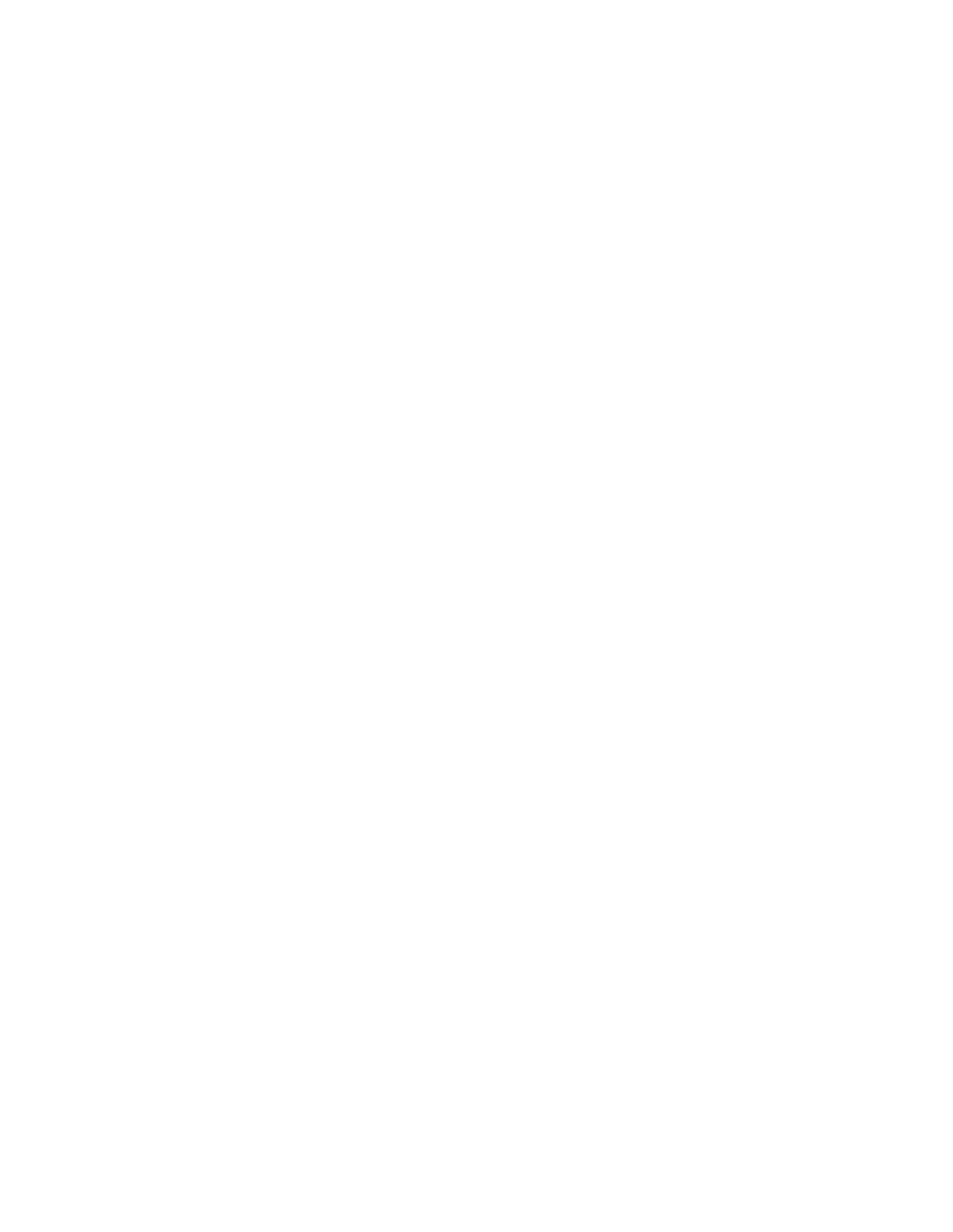### **MCCJHO01U1/22054A**

### **1. English**

Operator Guide - Washer-extractor Models with E-P Plus® and E-P Express® Controls MCCJHO01EN/2022054A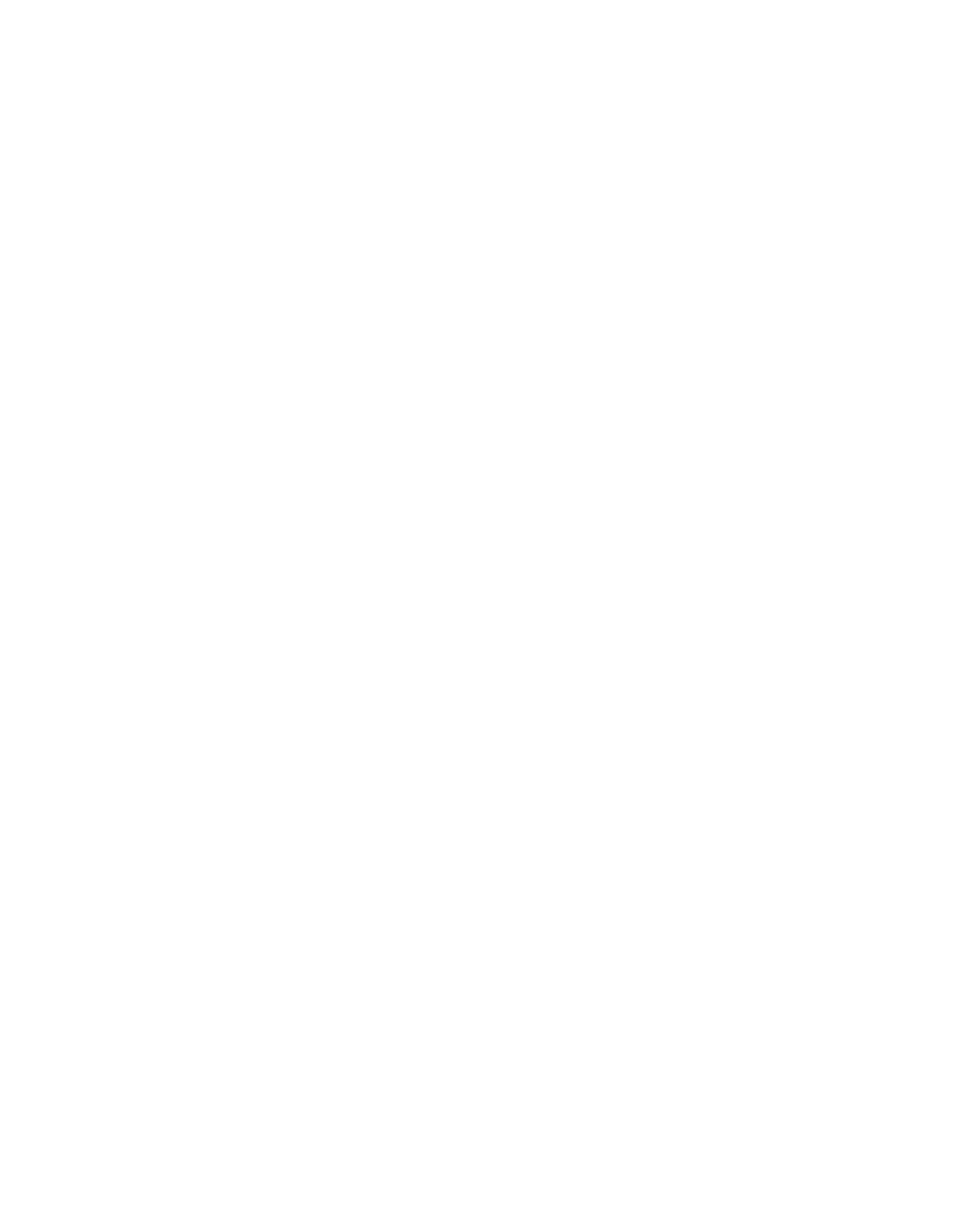# English

 $\overline{\mathbf{1}}$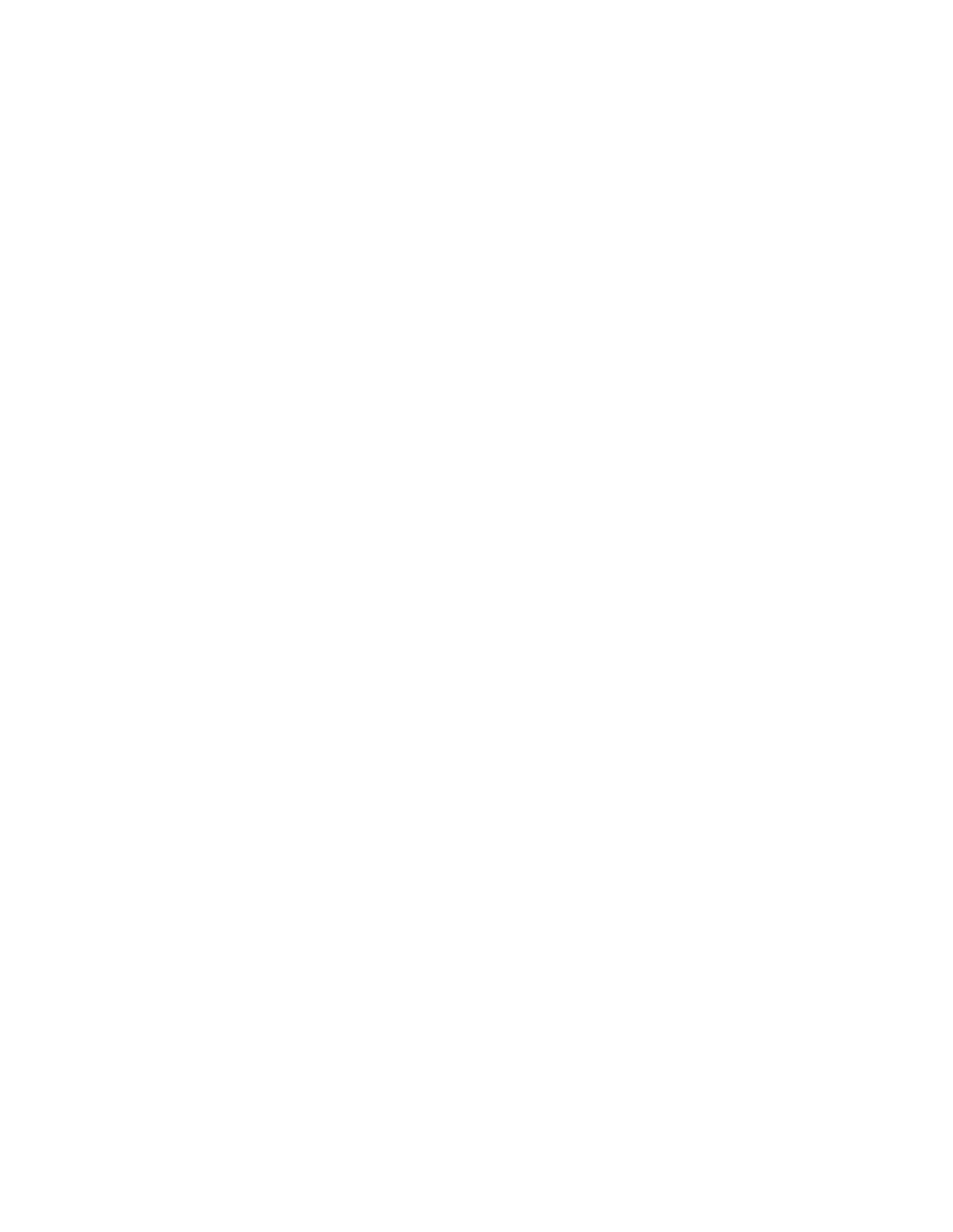**Manual Number: MCCJHO01EN Edition (ECN): 2022054**



# **Operator Guide**

**Washer-extractor Models with E-P Plus® and E-P Express® Controls**



**PELLERIN MILNOR CORPORATION Post Office Box 400, Kenner, Louisiana 70063–0400, U.S.A.**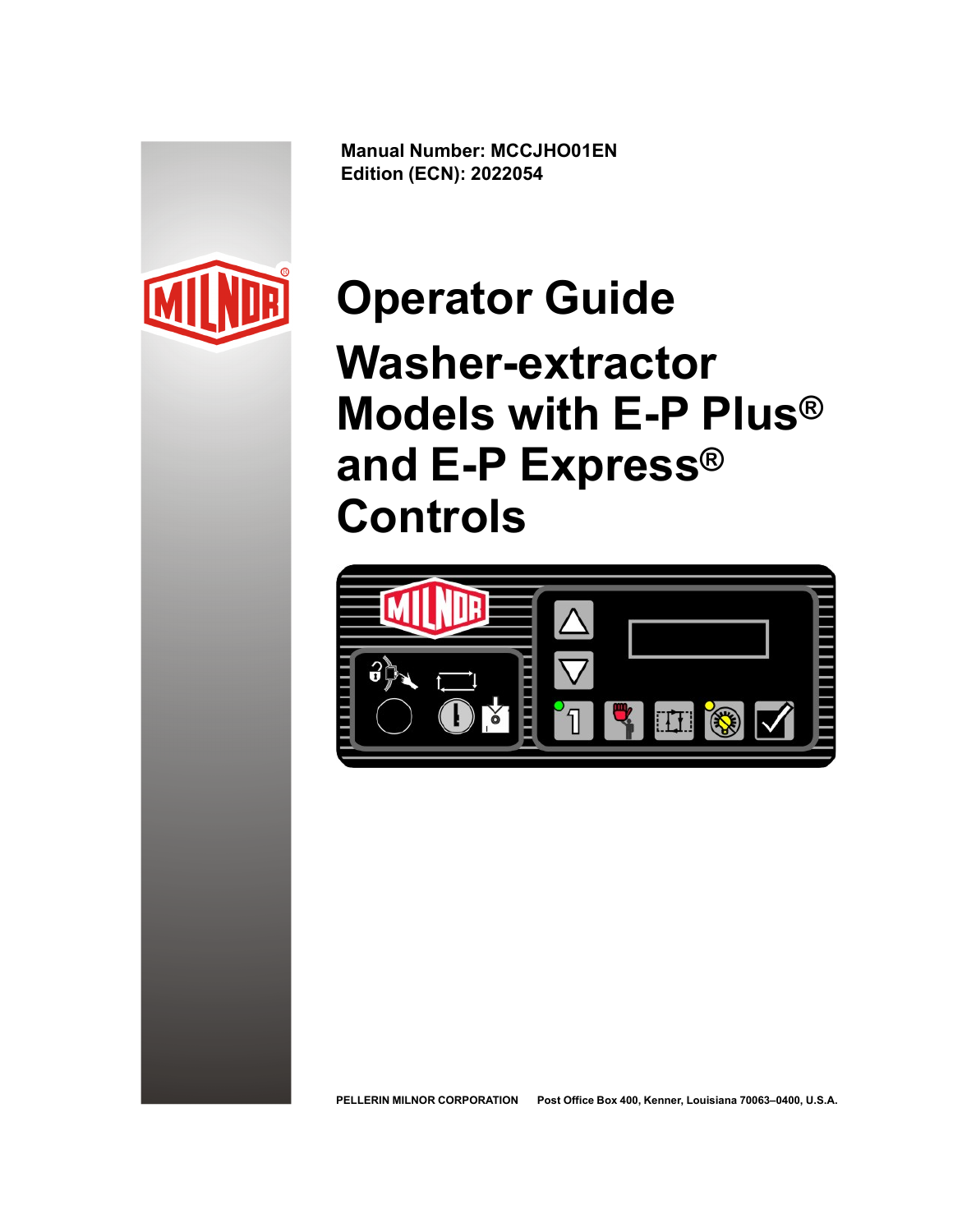### **Contents**

## **Figures**

|--|--|--|--|

### **Tables**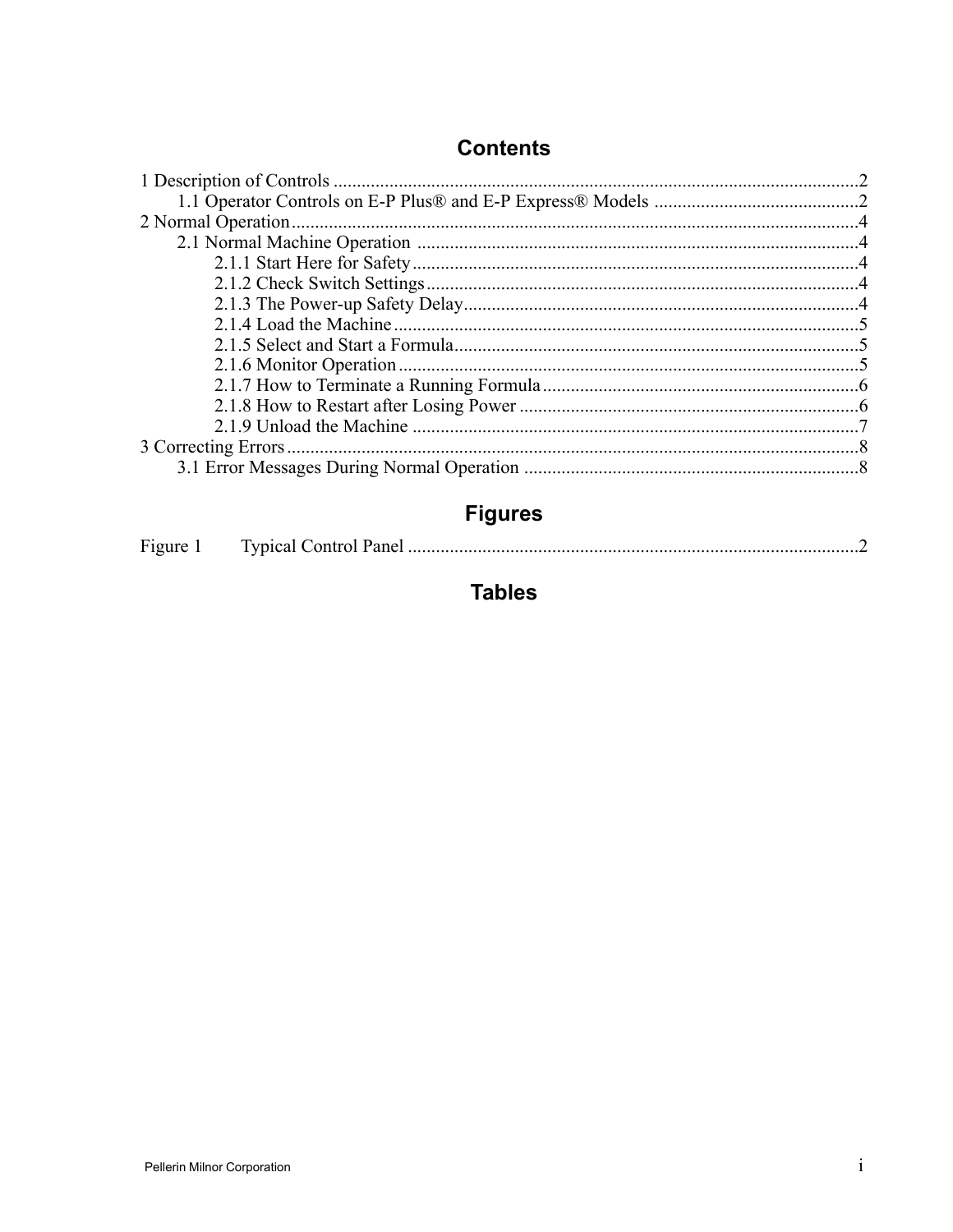# <span id="page-8-0"></span>**1 Description of Controls**

**BNCJHF01 / 2022043** BNCJHF01 <sup>0000406518</sup> 1/18/22 12:06 PM Released

### <span id="page-8-1"></span>**1.1 Operator Controls on E-P Plus® and E-P Express® Models** BNCJHF01.C01 0000406517 A.3 A.2 1/18/22 10:29 AM Released

This document describes the user controls during normal machine operation. For additional information on other controls shown in [Figure](#page-8-2) 1, page 2, see the reference manual.

<span id="page-8-2"></span>

- Use the **Scroll Up** and **Scroll Down** buttons to select the desired  $\blacksquare/\blacksquare$ formula.
	- The **Next** button is not used during normal operation.  $|\mathbf{z}|\rangle$
	- $\circledS$ The **Signal Cancel** button silences the operator signal that sounds when a formula completes normally. Also, if an operator signal is programmed with a chemical injection, add the chemical and press this button to resume operation.
	- The **Manual** button is not used during normal operation. $\Box$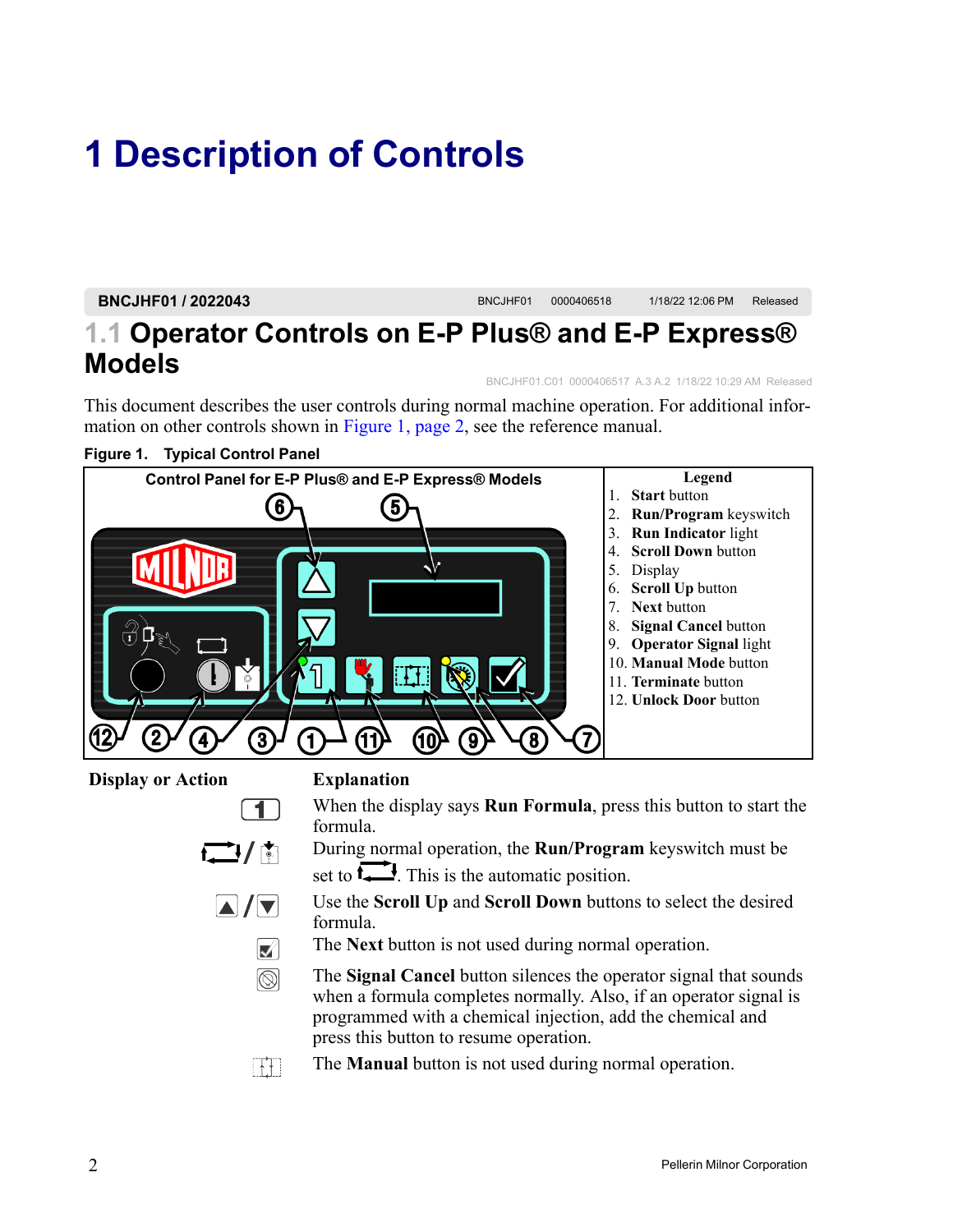- $\Psi$ The **Terminate** button cancels all remaining steps in the current formula and starts the shutdown procedure for the machine. The formula can not be resumed.
- The **Unlock Door** button allows you to open the door if all other  $\circledcirc$ safety conditions are met.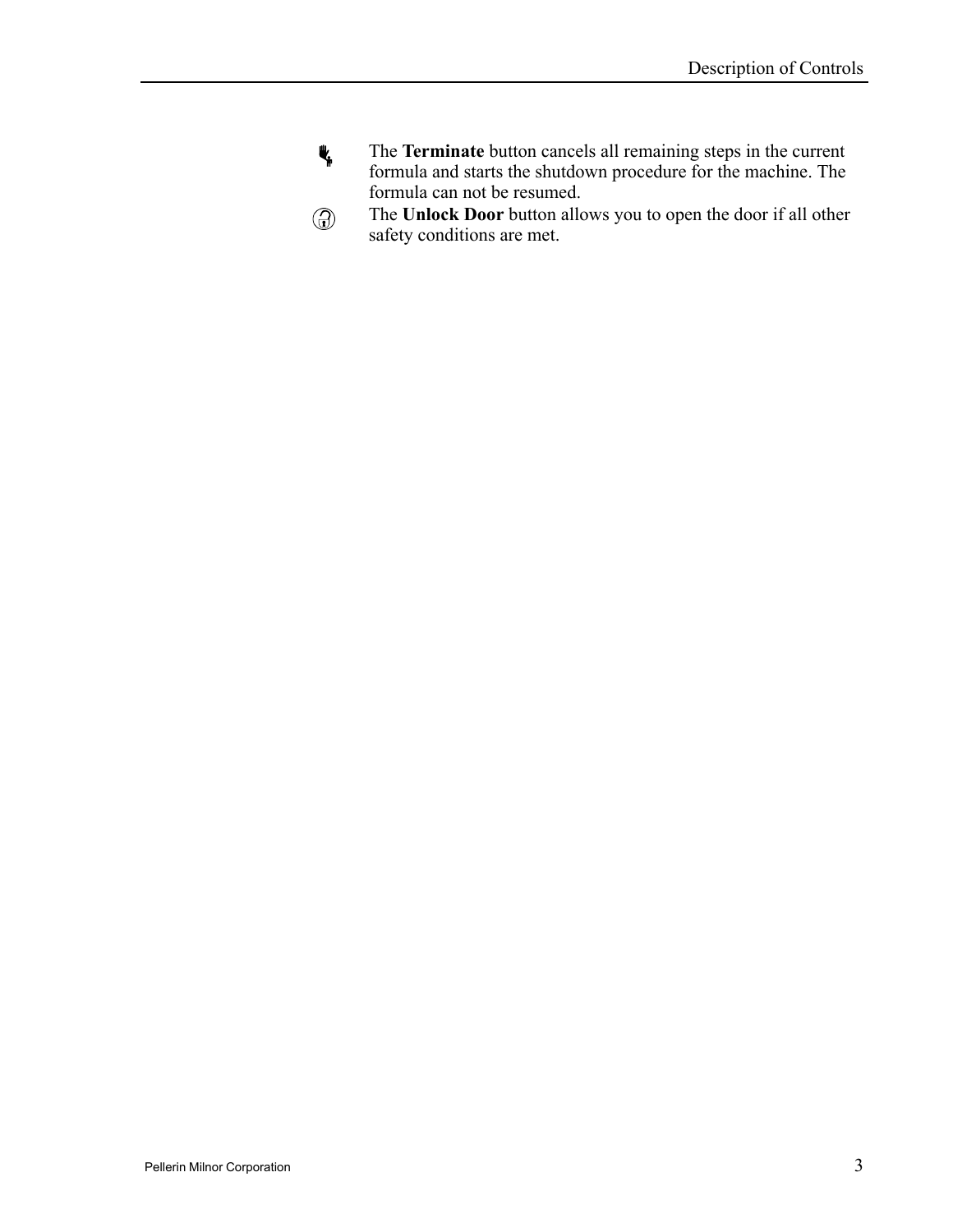# <span id="page-10-0"></span>**2 Normal Operation**

**BNCJHO05 / 2022044** BNCJHO05 <sup>0000406574</sup> A.6 1/19/22 3:22 PM Released

## <span id="page-10-1"></span>**2.1 Normal Machine Operation**

BNCJHO05.C01 0000406573 A.3 A.6 A.1 1/18/22 11:23 AM Released

## <span id="page-10-2"></span>**2.1.1 Start Here for Safety**

BNCJHO05.C02 0000406572 A.3 A.6 A.2 1/18/22 4:32 PM Released

This document is designed to remind the person operating this washer-extractor what is required to operate this machine. Do not attempt to operate this machine before a trained operator has explained the details to you.



**DANGER: Multiple Hazards —** Careless operator actions can kill or injure personnel, damage or destroy the machine, damage property, and/or void the



**CAUTION: Electrocution and Electrical Burn Hazards —** Contact with electric power can kill or seriously injure you. Electric power is present inside the cabinetry unless the main machine power disconnect is off.



warranty.

- � Do not unlock or open electric box doors.
- $\triangleright$  Know the location of the main machine disconnect and use it in an emergency to remove all electric power from the machine.

 $\triangleright$  Do not service the machine unless qualified and authorized. You must clearly understand the hazards and how to avoid them.

## <span id="page-10-3"></span>**2.1.2 Check Switch Settings**

### **Display or Action Explanation**



Check that the **run/program** keyswitch is at  $\overline{\mathbf{L}}$ .

Check that any **emergency stop** switches are in the **out** position.

Check that the master switch, if provided, is at  $\odot$ .

## <span id="page-10-4"></span>**2.1.3 The Power-up Safety Delay**

BNCJHO05.C04 0000406570 A.3 A.6 A.2 1/18/22 4:32 PM Released

BNCJHO05.C03 0000406571 A.3 A.6 A.1 1/18/22 2:31 PM Released

Some Milnor® washer extractors do not use a speed sensing device to verify that the basket has stopped rotating. Therefore, when power is first applied to the machine, at least 80 seconds must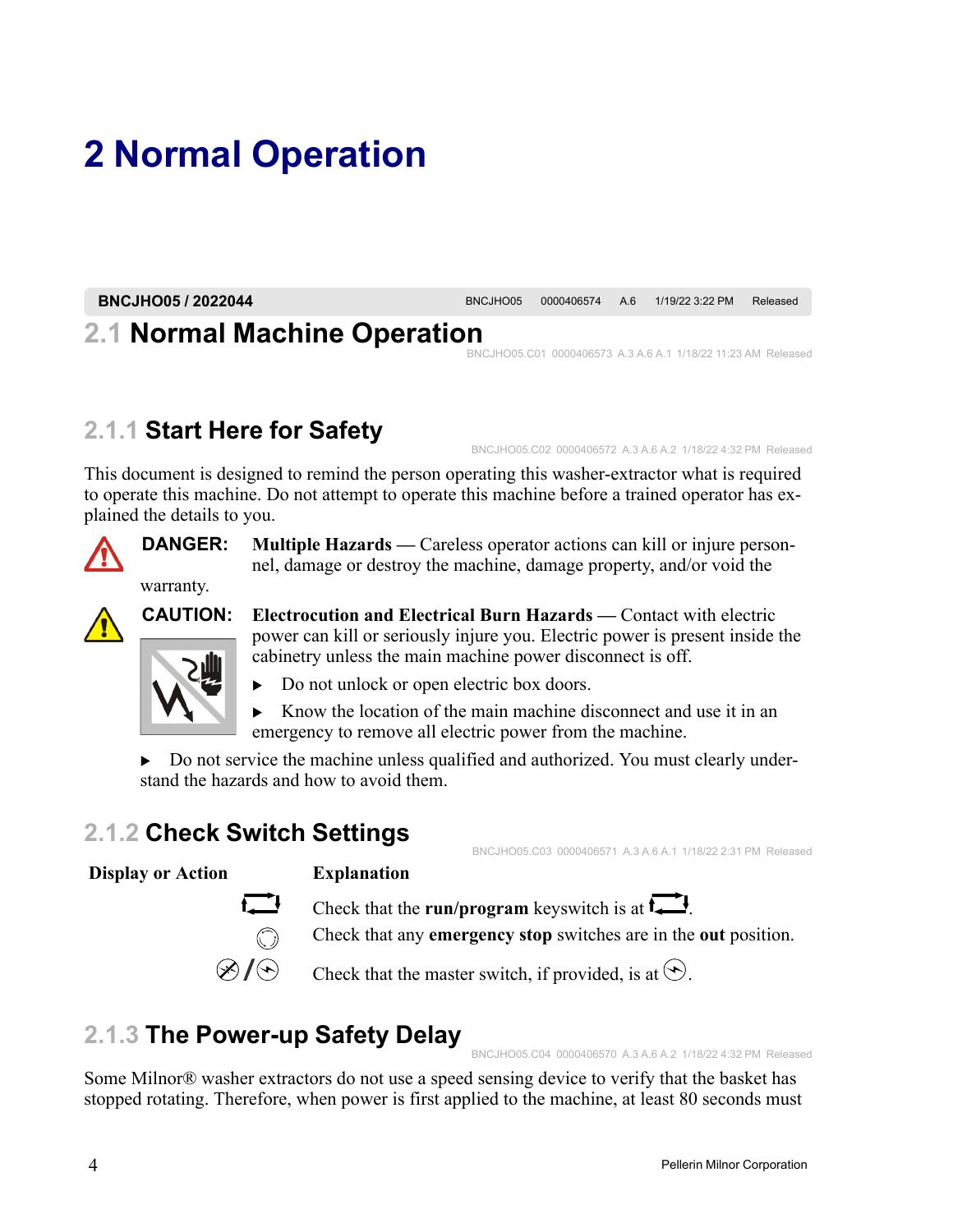elapse before any further operations can be attempted. This provides sufficient time for the basket to coast to a complete stop if power was lost while the machine was in a high speed extract and restored before the basket stopped.

### <span id="page-11-0"></span>**2.1.4 Load the Machine**

BNCJHO05.C05 0000406569 A.3 A.6 A.2 1/18/22 4:32 PM Released

BNCJHO05.C06 0000406568 A.3 A.6 A.2 1/19/22 9:13 AM Released

BNCJHO05.C07 0000406666 A.3 A.6 1/19/22 12:30 PM Released

Load the machine to the rated capacity and securely close the loading door.

### <span id="page-11-1"></span>**2.1.5 Select and Start a Formula**

### **Display or Action Explanation**

### RUN FORMULA 00 OK TO POWER OFF AI /IV RUN FORMULA 1 RUN FORMULA DOES NOT EXIST

This is the **Run Formula** display. From this display, you can disconnect power from the machine without risking damage to electronic parts, or you can select a formula to run.

indexes forward/backward through the 30 formulas.

**<sup>07</sup>** FORMULA NUMBER <sup>07</sup> Example display: **Formula <sup>07</sup>** selected for running

starts the machine with the selected formula.

indicates that the formula selected for running has not been programmed. This display appears for three seconds.

### <span id="page-11-2"></span>**2.1.6 Monitor Operation**

### **Display or Action Explanation**

23:04 F02S01 02:37 TEMP A168/D170 LEV 1

| 23:04 STEP 01 02:37      |  |
|--------------------------|--|
| TEMP A168/D170 SPD 0     |  |
|                          |  |
| $0.2.01$ $0.2001$ $0.27$ |  |

These two displays alternate during normal operation on some E-P Plus® models. E-P Express® models display other data about the step, but not bath temperature data.

 $\begin{array}{ccc} \n\boxed{23:04} & \text{F02S01} & \text{02:37} \\
\end{array}$  STEP01 is the current step.

EXTRACT indicates that the machine is extracting the goods.

TIMEHALT indicates that the timer is stopped for a chemical injection. The chemical supply equipment must be properly installed for this feature to work.

Temperature in this E-P Plus® machine is measured in degrees Fahrenheit or Celsius, according to machine configuration.

A168 indicates that the current achieved temperature is 168 degrees. Temperature is displayed only if machine is equipped with and configured for temperature control.

TEMP A168/D170 LEV 1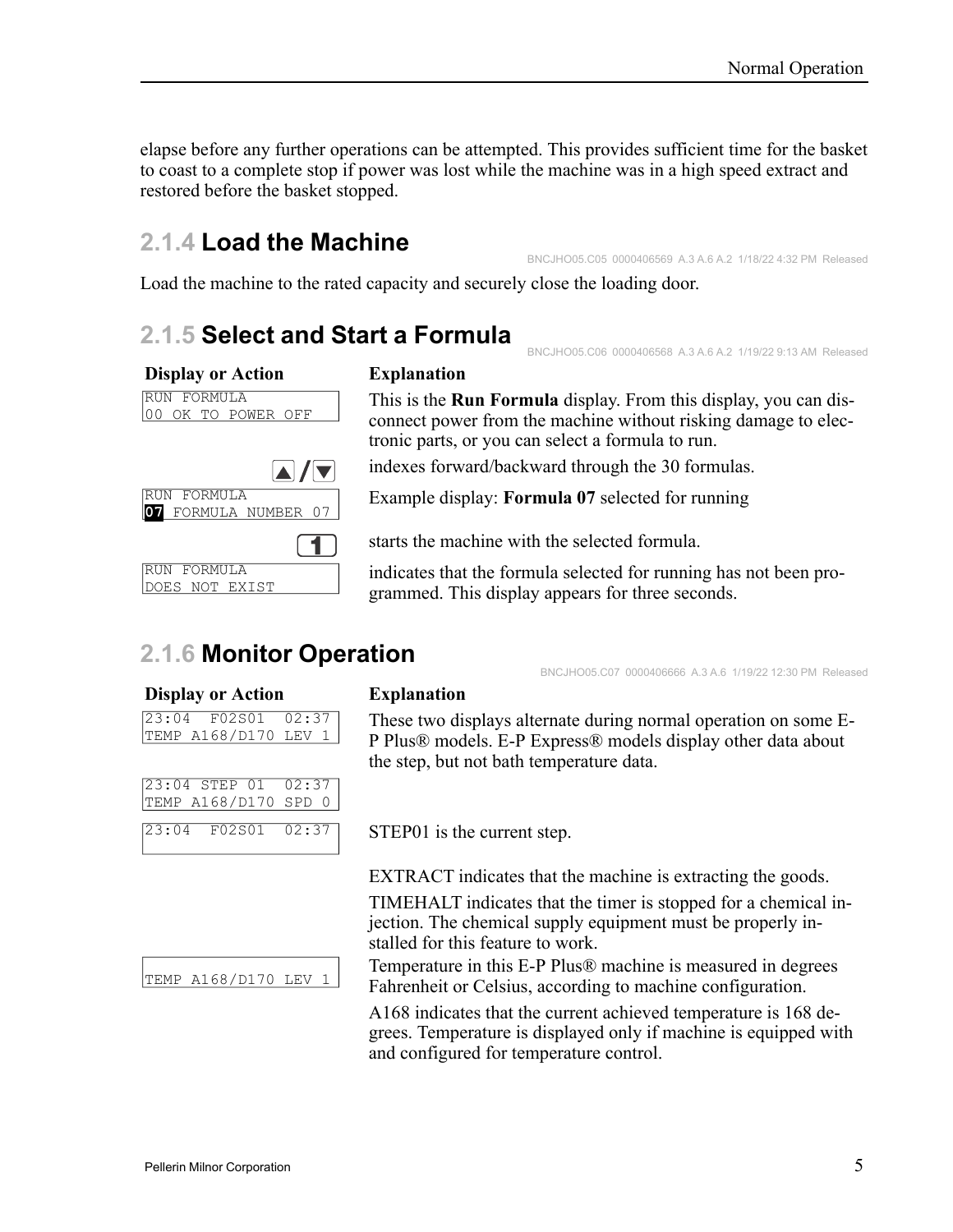SPD 0 LEV 2

D170 indicates that the desired temperature for this step is 170 degrees. Temperature is displayed only if the machine is equipped with and configured for temperature control.

LEV 2 indicates that the bath level achieved is Level 2. SPD 0 indicates the bath speed for this step.

WAIT FOR LEVEL 2 H indicates that Level 2 is programmed for this step, but is not yet achieved. The H indicates that the hot water valve is open; C indicates cold water, and 3 indicates extra water.

CHEM 03 is displayed when Chemical 03 is being injected. The number for each chemical (up to five may be connected) is displayed as the chemical is injected.

FINAL EXTRACT indicates that the step in progress is the final step of the wash formula.

#### <span id="page-12-0"></span>**2.1.7 How to Terminate a Running Formula** O05.C08 0000406665 A.3 A.6 A.2 1/19/22 12:30 PM Released

**Display or Action Explanation**



ł,

Cancels the current formula and returns the machine to the **Run Formula** display (see Section 2.1.5 : Select and Start a [Formula,](#page-11-1) [page](#page-11-1) 5).

### <span id="page-12-1"></span>**2.1.8 How to Restart after Losing Power**

BNCJHO05.C09 0000406664 A.3 A.6 A.2 1/19/22 12:30 PM Released

The control remembers the formula and step it was executing if power fails or if the wall disconnect is turned off while the machine is operating in automatic mode.

### **Display or Action Explanation**

PRESS START TO RUN STEP xx - FORMULA yy



On most machine models, this display appears when power is restored. The formula and step which were in progress when power was interrupted are shown.

Resumes the formula at the displayed formula and step. If the outage occured in a bath step, level and temperature (if commanded) must again be satisfied, even if these were already satisfied before power was lost. Any commanded chemicals will be injected again.

If the outage occured during the drain part of a bath step, the bath step will be repeated, then followed by the next commanded step.

If the outage occured during an extract step, the previous bath will be repeated before the extract step begins.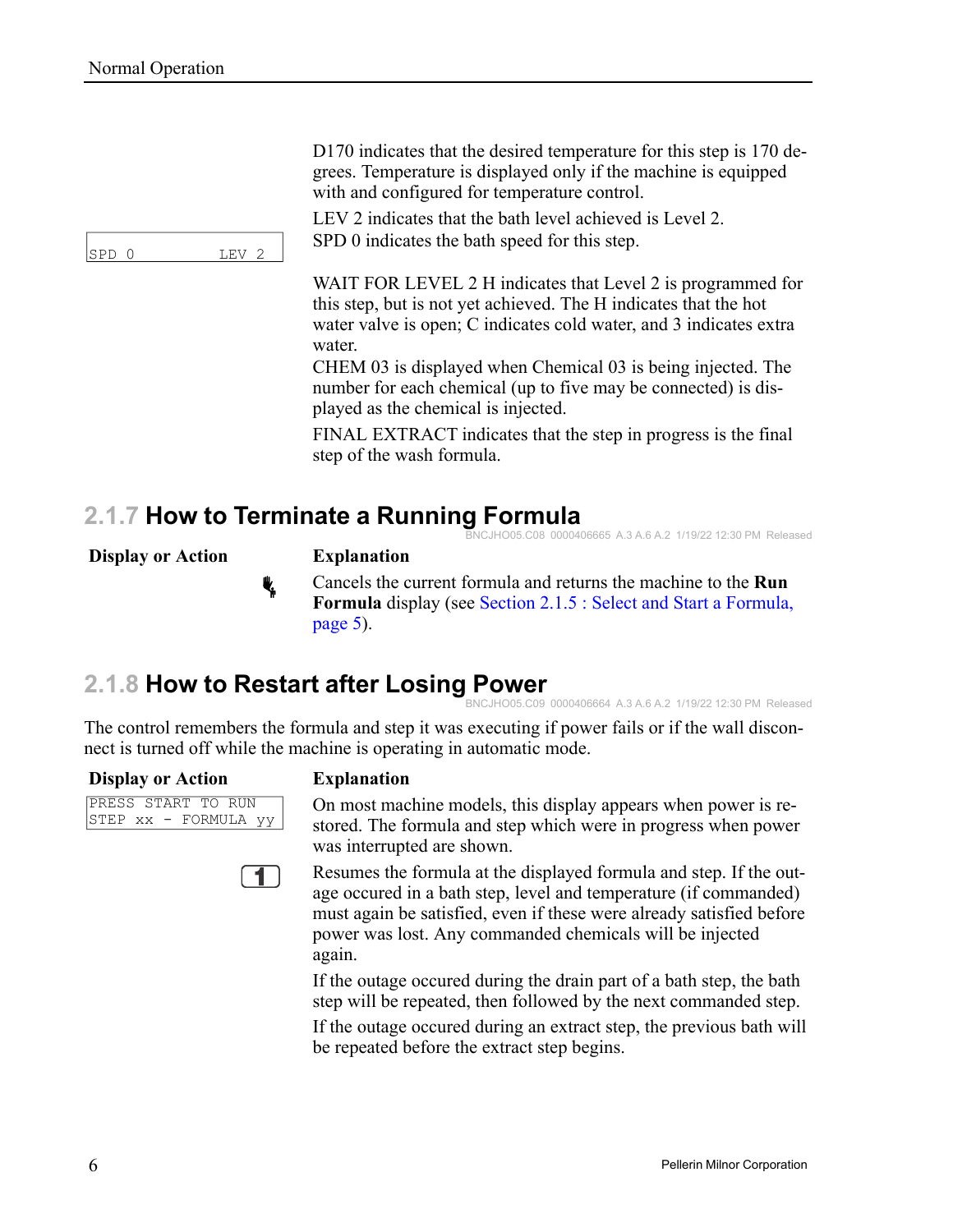### <span id="page-13-0"></span>**2.1.9 Unload the Machine**

BNCJHO05.C10 0000406663 A.3 A.6 A.2 1/19/22 12:30 PM Released



**DANGER: Entangle and Sever Hazards —** Contact with goods being processed can cause the goods to wrap around your body or limbs and dismember you. The goods are normally isolated by the locked cylinder door.

> $\triangleright$  Do not touch goods inside or hanging partially outside the turning cylinder.

When the formula ends or is terminated, the cylinder coasts for 25 seconds if the last step was a bath step. If the last step was an extract, the coast time may be as much as 180 seconds. Do not attempt to open the door early.

### **Display or Action Explanation**



 $\circledS$ 

display during the last 15 seconds of coast, or during the entire coast time if the formula was manually terminated.

At the end of the coast time, the operator alarm sounds.

Silences the operator alarm. The door unlocks so you can unload the machine.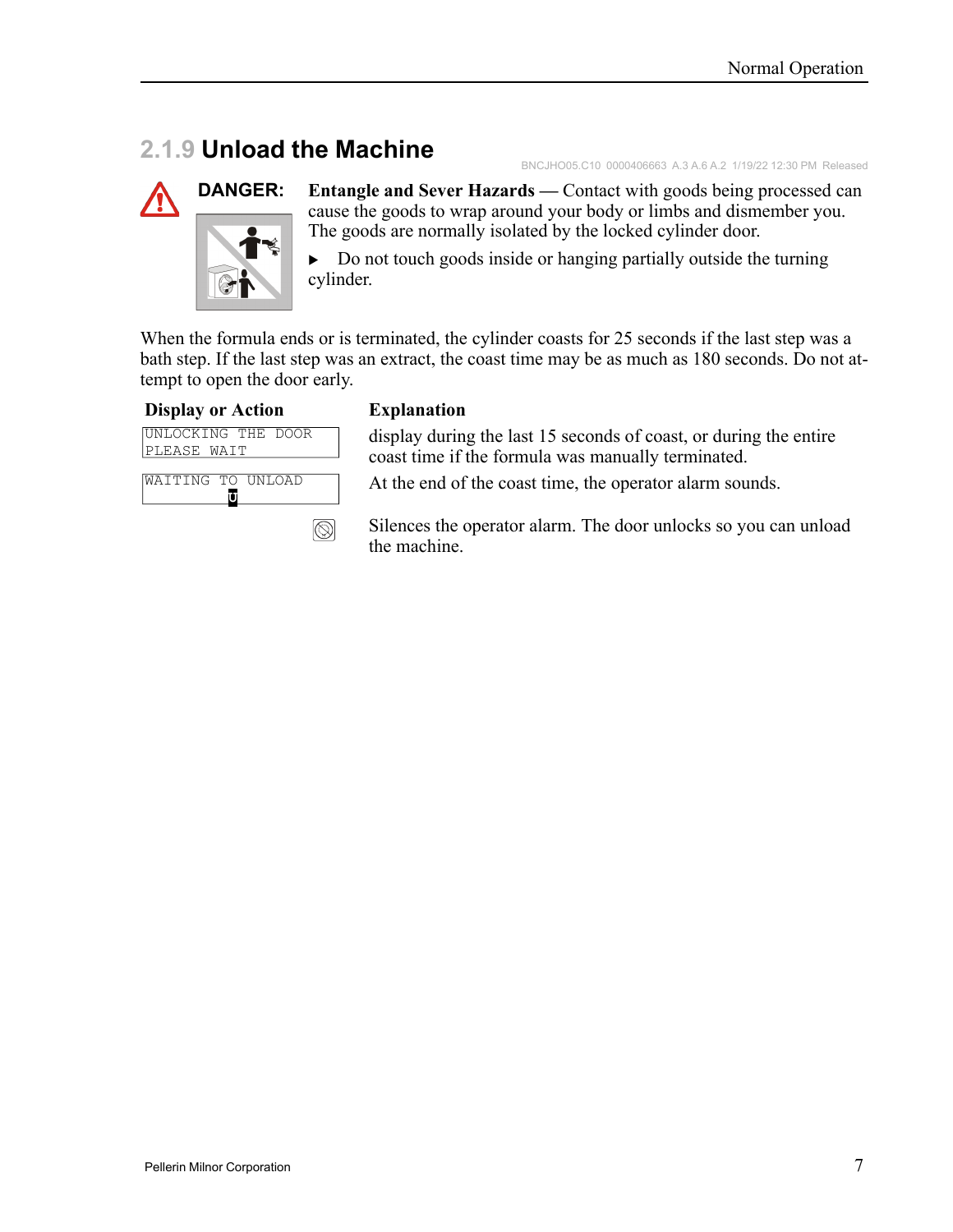# <span id="page-14-0"></span>**3 Correcting Errors**

**BNCJHT10 / 2022044** BNCJHT10 <sup>0000406662</sup> 1/19/22 4:41 PM Released

## <span id="page-14-1"></span>**3.1 Error Messages During Normal Operation**

BNCJHT10.C01 0000406661 A.3 A.2 1/19/22 3:15 PM Released

If an error message appears on the bottom line of the display while the machine is running, the timer shown on the top line will stop counting. When the error is corrected, the timer resumes counting down. To troubleshoot most errors, suspend the formula in progress and turn power off. Do not terminate the formula if it is to be resumed after the error is corrected. See the reference manual for more information.

| <b>Display or Action</b> | <b>Explanation</b>                                                                                                                                                                                                                                                                                                                                                                                                           |
|--------------------------|------------------------------------------------------------------------------------------------------------------------------------------------------------------------------------------------------------------------------------------------------------------------------------------------------------------------------------------------------------------------------------------------------------------------------|
| LEVELS STILL MADE        | The microprocessor is still receiving information that a level is<br>made just before or during an extract step, or immediately before<br>the fill for a bath step. This error is self-clearing when level is<br>lost.                                                                                                                                                                                                       |
| TOO LONG TO FILL         | Time to fill to level exceeded 10 minutes. Check the water valves,<br>strainers, supply lines, and water pressure. The machine will con-<br>tinue to fill until level is reached, at which time the error will auto-<br>matically clear and normal operation will resume.                                                                                                                                                    |
| TOO LONG TO STEAM        | E-P Plus® models only. The configured maximum time to steam<br>up to the desired temperature has been exceeded. Check the steam<br>valve, strainer, main steam header and pressure, etc. Steaming will<br>continue until temperature is achieved, when the error will auto-<br>matically clear and normal operation will resume.                                                                                             |
| TOO LONG TO COOL         | E-P Plus® models only. The configured maximum time to cool<br>down to the desired temperature has been exceeded. Check the<br>cooldown valve and strainer if equipped, cold water pressure, and<br>position of vernier valve on cooldown inlet. Cooldown will con-<br>tinue until the desired temperature is achieved, when the error will<br>automatically clear.                                                           |
| TOO LONG TO DRAIN        | The machine did not drain properly in the allotted drain time. This<br>self-correcting error will clear when the water level in the basket<br>is low enough to begin the next operation.                                                                                                                                                                                                                                     |
| CHECK PROBE              | E-P Plus® models only. This error message indicates that the re-<br>sistance of the temperature probe is outside the specified range.<br>Test the probe by disconnecting the probe leads from the process-<br>or board and checking the resistance with an accurate digital ohm-<br>meter. Resistance between the two leads must be between 2K and<br>35K Ohms. Resistance between each lead and ground must be<br>infinite. |